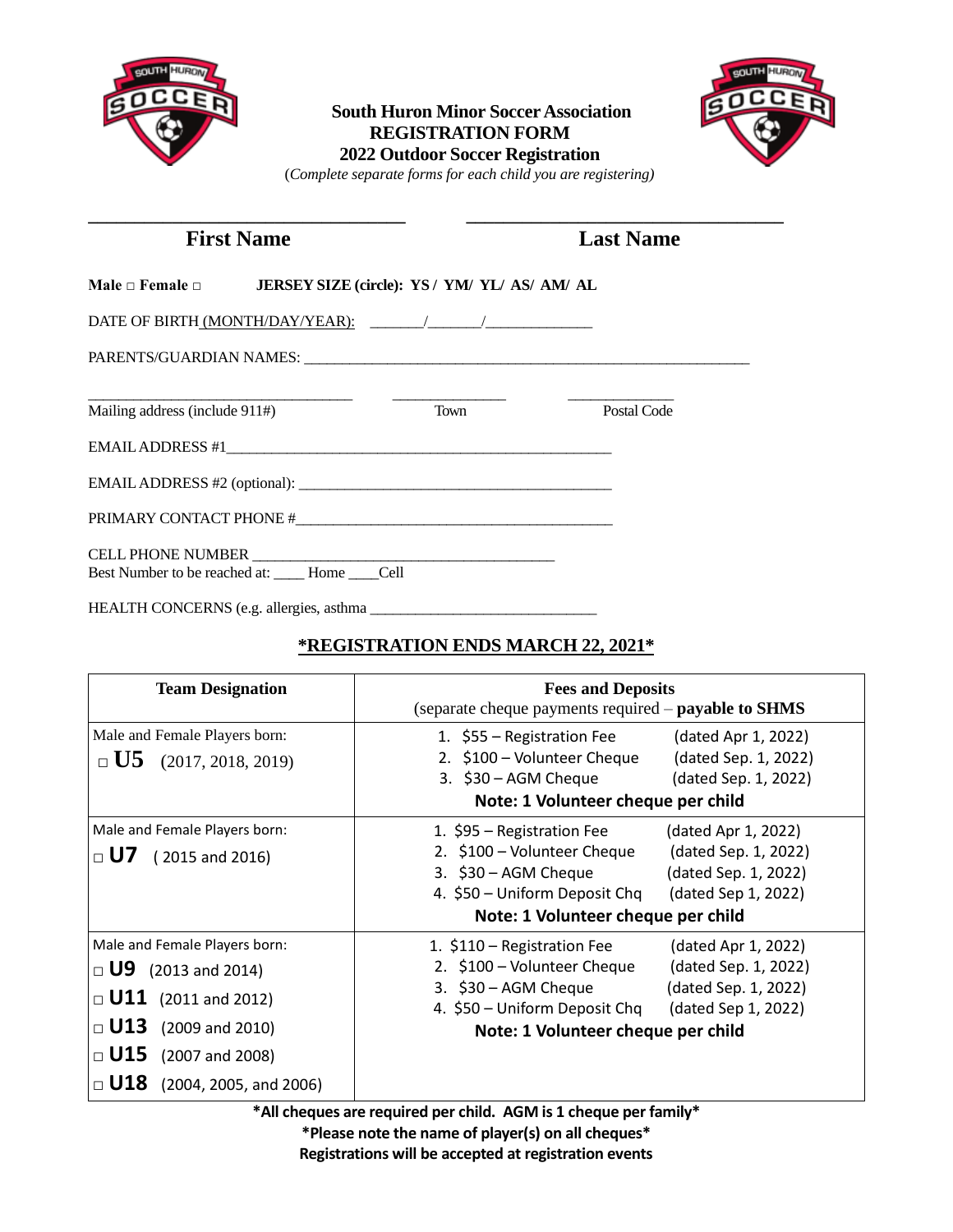### **Registration Agreement**

All players registering with the South Huron Recreational Soccer Club agree to play for this club for the duration of 2022 outdoor soccer season, unless their transfer is agreed upon by the Club Executive. All players agree to abide by the F.I.F.A. laws of the game, and all other rules and regulations set out by the South Huron Recreational Soccer Club and all leagues and soccer associations with which it is affiliated.

I/WE give permission to the player named above to take part in the 2022 outdoor soccer program of the South Huron Recreational Soccer Club.

I/WE understand that there are inherent risks in soccer, as in all sporting activities, and I/WE give this permission knowing that every reasonable precaution will be taken to provide a safe and enjoyable environment.

I/WE agree to hold harmless South Huron Recreational Soccer Club from all liabilities and injuries that may be sustained by the above named player.

All families are responsible for the Annual General Meeting attendance deposit fee in the form of a \$30 post dated cheque. **The AGM will be held on Monday, September 19, 2022 at 7:30p.m. at the South Huron Recreation Centre.** Cheques will be returned to parents who attend the AGM.

Volunteer Participation Program (VPP) is also mandatory in the form of 2 hours of volunteer time per child, coaching or a board position. A \$100 deposit post-dated cheque will be required, per child registered.

### **LATE REGISTRATIONS**

No late registrations will be accepted. Registrations must be submitted at registration events.

Registrations will be closed March 25<sup>th</sup>, 2022.

A \$7 FEE WILL BE CHARGED FOR NSF CHEQUES.

\*All outstanding fees from previous seasons must be paid prior to registration for the current season\*

South Huron Minor Soccer Website: southhuronsoccer.com Facebook Page: South Huron Recreational Soccer Club E-mail: shsoccer@outlook.com

Please Note: NO SPECIAL REQUESTS IN REGARDS TO PLACEMENT ON TEAMS WILL BE GRANTED.

| <b>Parent Signature:</b><br>Dated: |  |
|------------------------------------|--|
|------------------------------------|--|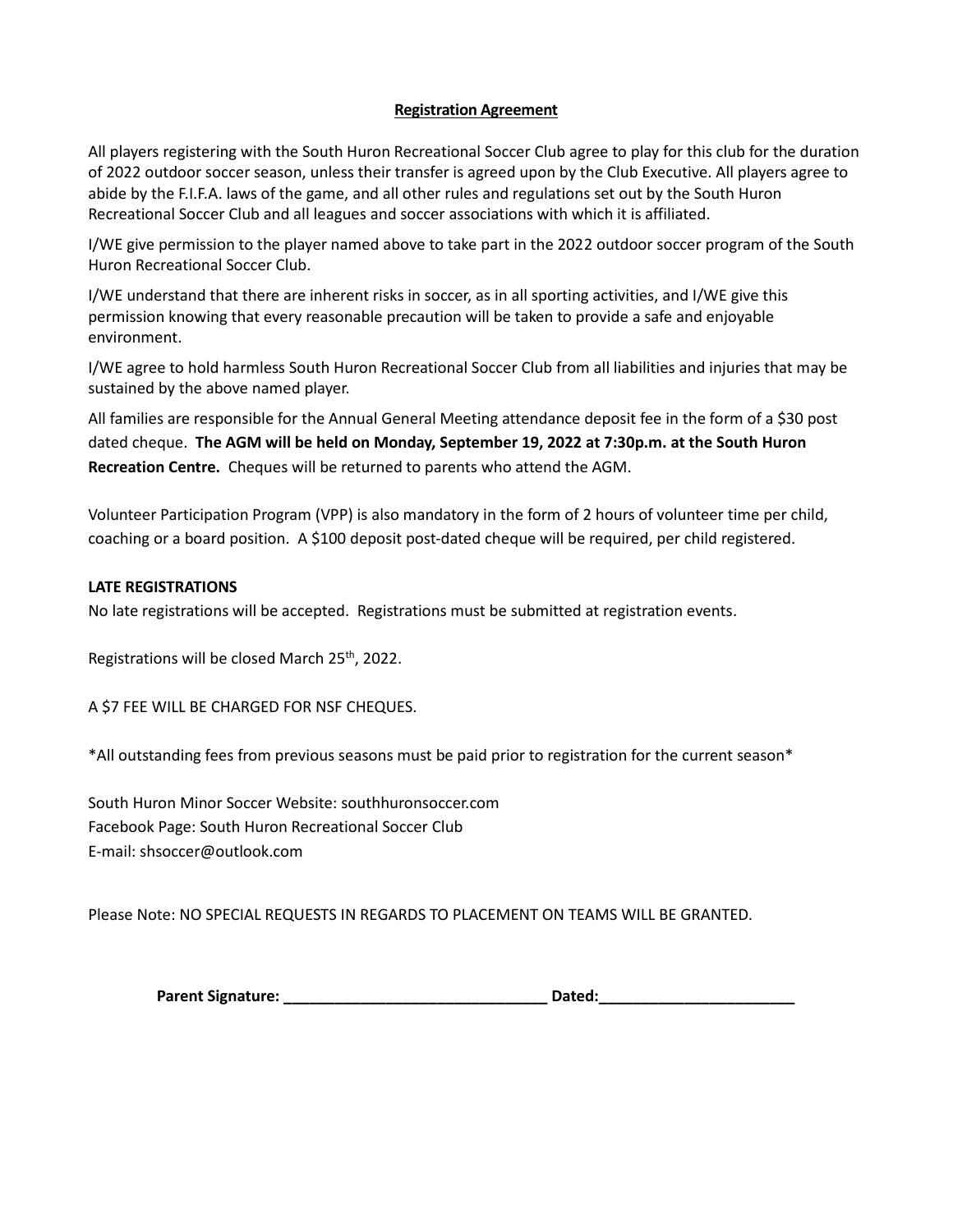# **South Huron Minor Soccer Association**



## **Concussion Code of Conduct for Athletes and Parents/Guardians**

### I will help prevent concussions by:

- $\Box$  Wearing the proper equipment for my sport and wearing it correctly.
- Developing my skills and strength so that I can participate to the best of my ability.
- $\Box$  Respecting the rules of my sport or activity.
- My commitment to fair play and respect for all (respecting other athletes, coaches, team trainers and officials).\*

### I will care for my health and safety by taking concussions seriously, and I understand that:

- A concussion is a brain injury that can have both short- and long-term effects.
- A blow to my head, face or neck, or a blow to the body that causes the brain to move around inside the skull may cause a concussion.
- I don't need to lose consciousness to have had a concussion.
- $\Box$  I have a commitment to concussion recognition and reporting, including self-reporting of possible concussion and reporting to a designated person when and individual suspects that another individual may have sustained a concussion.\* (Meaning: If I think I might have a concussion I should stop participating in further training, practice or competition immediately, or tell an adult if I think another athlete has a concussion.)
- □ Continuing to participate in further training, practice or competition with a possible concussion increases my risk of more severe, longer lasting symptoms, and increases my risk of other injuries.

### I will not hide concussion symptoms. I will speak up for myself and others.

- I will not hide my symptoms. I will tell a coach, official, team trainer, parent or another adult I trust if I experience any symptoms of concussion.
- **Solution** If someone else tells me about concussion symptoms, or I see signs they might have a concussion, I will tell a coach, official, team trainer, parent or another adult I trust so they can help.
- I understand that if I have a suspected concussion, I will be removed from sport and that I will not be able to return to training, practice or competition until I undergo a medical assessment by a medical doctor or nurse practitioner and have been medically cleared to return to training, practice or competition.
- $\Box$  I have a commitment to sharing any pertinent information regarding incidents of removal from sport with the athlete's school and any other sport organization with which the athlete has registered.\* (Meaning: If I am diagnosed with a concussion, I understand that letting all of my other coaches and teachers know about my injury will help them support me while I recover.)